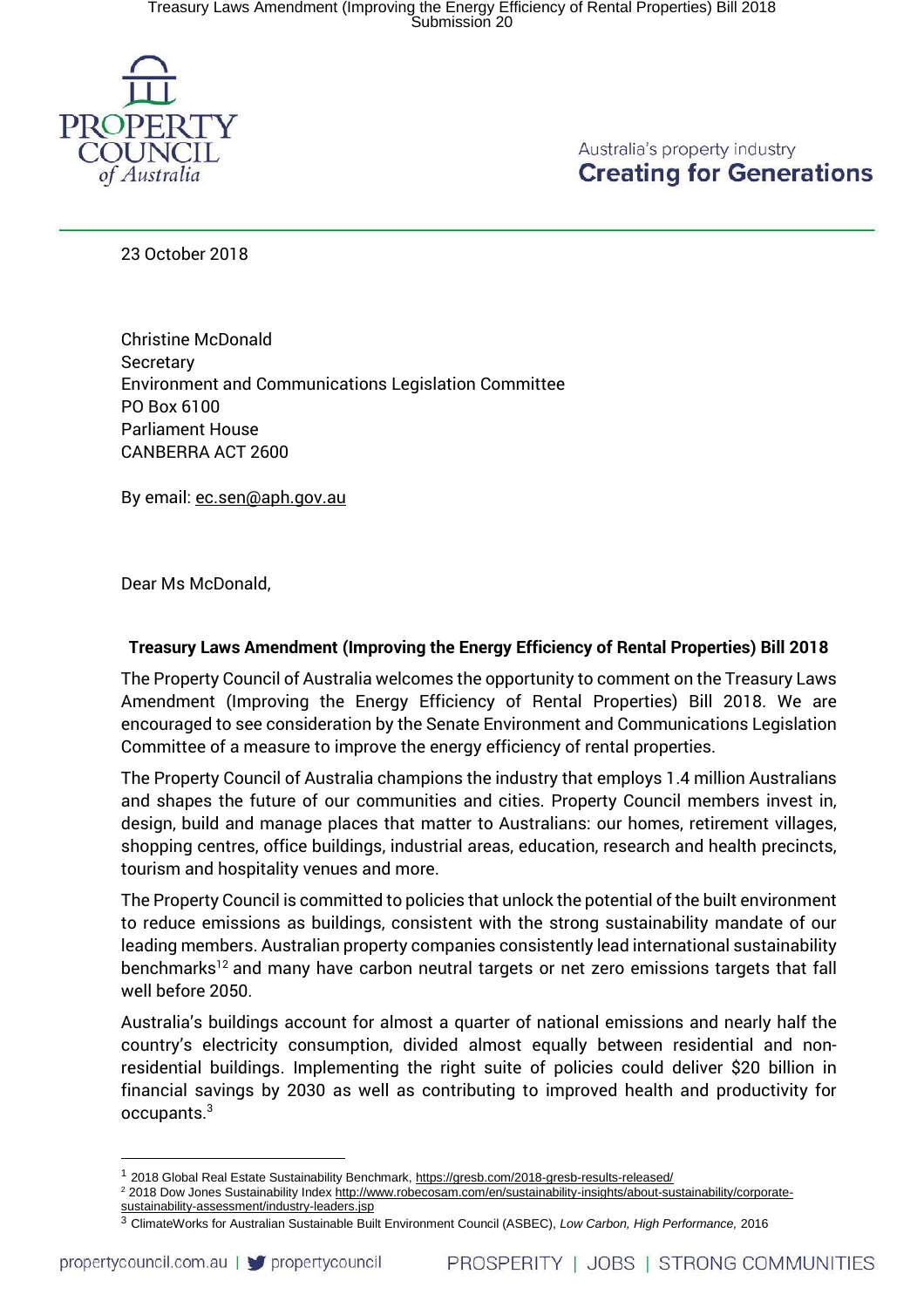

Australia's property industry **Creating for Generations** 

The report Low Carbon, High Performance, authored for the Australian Sustainable Built Environment Council (ASBEC) by ClimateWorks, provides a clear policy roadmap for realising this opportunity comprised of five key policy solutions:

- 1. **Establish national plan towards zero carbon buildings by 2050** This includes supporting policy frameworks, governance arrangements with interim and long-term targets, clear responsibility at Ministerial level, coordination across different spheres of government and public reporting requirements
- 2. **Set strong mandatory minimum standards** Creation of strong minimum standards for buildings, equipment and appliances, and establishment of a forward trajectory for future standards
- 3. **Create targeted incentives and programs** Support higher performance in the short to medium term through incentives and programs including the use of government market power and a range of financial incentives for building owners and tenants
- 4. **Reform the energy market** Support the implementation of cost-effective energy efficiency and distributed energy improvements by removing energy market barriers and distortions,
- 5. **Resource appropriate energy data, information, research, and education measures**  Enable informed consumer choice and support the innovation, commercialisation and deployment of new technologies and business models for delivery of energy efficiency and distributed energy solutions.

Targeted policies are required in this sector to improve uptake of energy efficiency opportunities as there are complex barriers at play, including tenant/landlord split incentives and information asymmetries that make it hard to unlock the opportunity that exists.



*Figure 1: Barrier and impediment framework*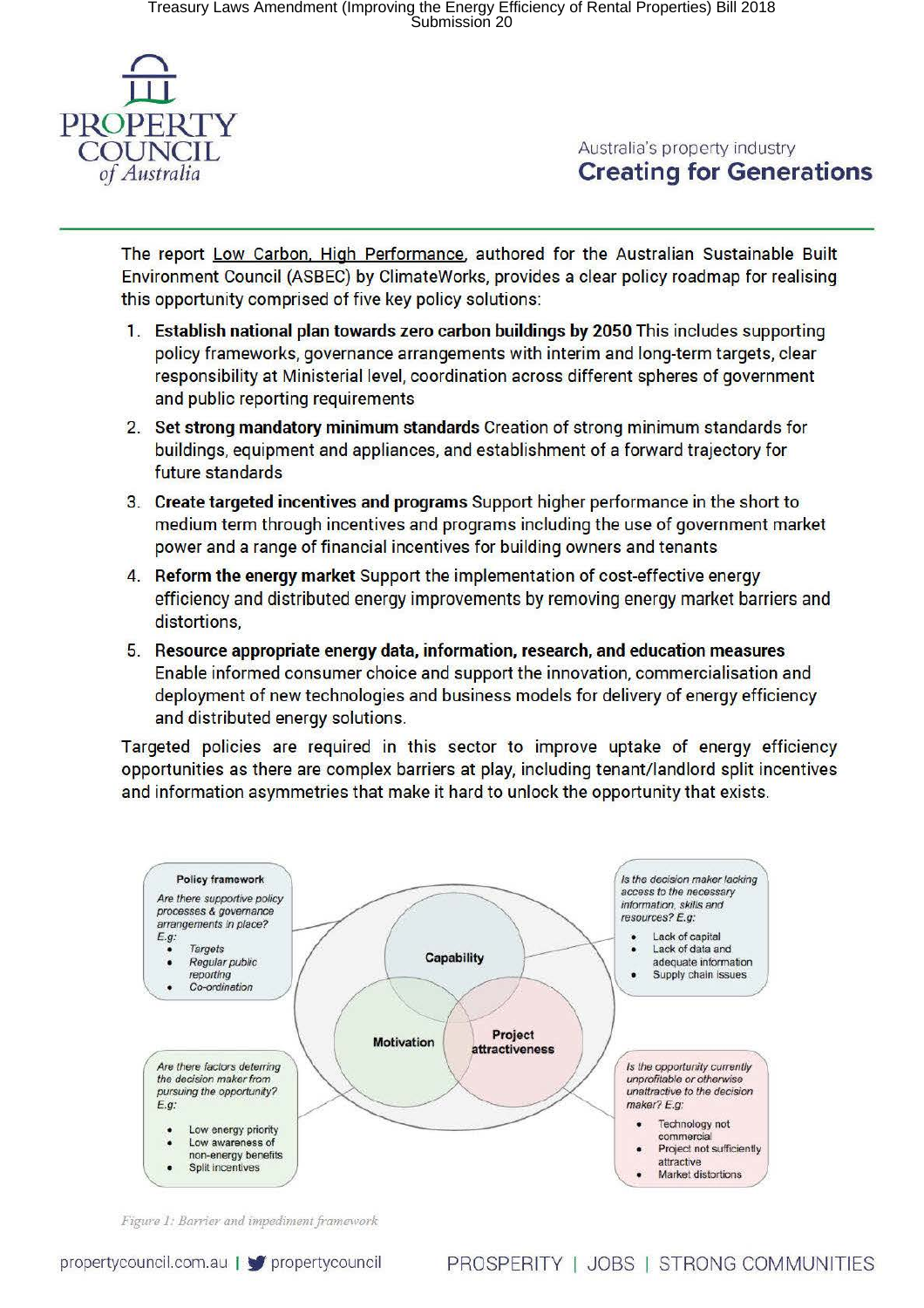

Australia's property industry **Creating for Generations** 

Low income households tend to live in more inefficient dwellings than other households, spend more of their household income on energy, and face stronger barriers to upgrading including strong split incentives between tenant and landlord and low capability to fund upgrades.

A strong public benefit exists for improving the energy performance of rental properties. The poorest performing homes are often rental properties occupied by low income and vulnerable households, who have a greater need to contain living costs including energy costs, and less capability to engage with landlords to rectify very poor energy performance of rented properties. In this context, there is a strong rationale for establishment of targeted policies aimed at low income households.

These would include mechanisms to facilitate upgrades to rental properties, including targeted tax incentives. Increasing a home's energy rating from 2 to 5 Energy Stars can result in a 54% reduction in energy required for thermal control, equal to \$600 savings/25% reduction in annual energy bills. 4 In addition to this, low income and vulnerable households are often the recipients of financial assistance from state and territory governments. Improving the quality of low income housing could reduce this burden, providing another reason to invest effort in this space.

We also know that many Australians are struggling with high energy bills and measures to support improved energy efficiency for households are strongly supported. In April 2018 a survey found that 83 per cent of voters are concerned about their energy bills, and families living in rental properties are often hardest hit due to the lack of basic energy efficiency features, like proper insulation.5Voters surveyed supported a wide range of specific energy efficiency policies, including:

- 85 per cent support for incentives for upgrading homes
- 84 per cent support for policies to upgrade the homes of vulnerable households
- 80 per cent support for minimum standards for rental homes to ensure that they are safe, comfortable and have low energy bills, and
- 88 per cent support to strengthen minimum standards for new homes.

Making changes to the tax system will encourage landlords to move in advance and go beyond minimum standards, helping families all around the country. There is currently limited incentive for landlords to improve the energy efficiency of their properties, especially where demand for rental properties exceeds supply. In fact, the tax system in Australia currently provides a disincentive for building upgrades. For example, if appliances fail, a landlord can get a greater tax benefits from replacing it with a like-for-like model than with a more efficient model. This distortion should be remedied as a matter of priority.

Therefore, we strongly recommend that the Senate Standing Committees on Environment and Communications support Senator Storer's proposed legislation and we look forward to discussing the details of the Bill with the Committee further. Please don't hesitate to contact

<sup>•</sup> ACOSS, 2013 p4

<sup>5</sup> ACOSS, Energy Efficiency Council and Property Council 2018 Survey of Community Views on Energy Bills and Energy Efficiency.